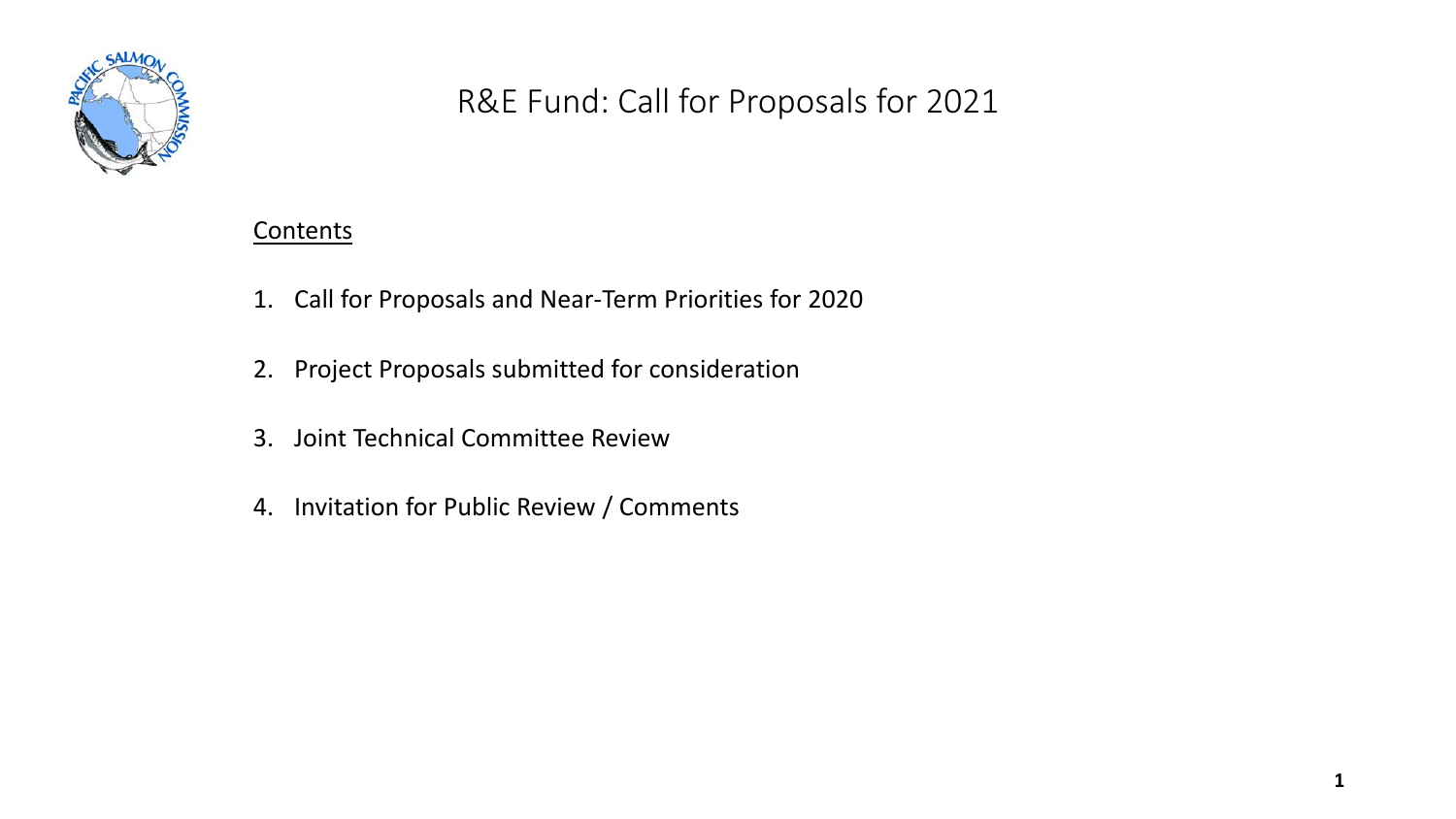

# Call for Proposals

- Call for Proposals posted on the Yukon River Panel website May 26, 2020 with a deadline of October 1.
- Reminder issued 2 weeks prior to the deadline.
	- -2021 Yukon R&E Call for Proposals 2 - R&E Fund Priorities Plan 2018
	- 3 FORM Project Proposal Form 2021
	- 4 FORM Detailed Budget Form 2021
	- 5 Project proposal scoring criteria
	- 6 Guidance for Sonar Proposals
	- 7 Guidance for Stock Restoration Proposals
	- 8 Communications proposal scoring criteria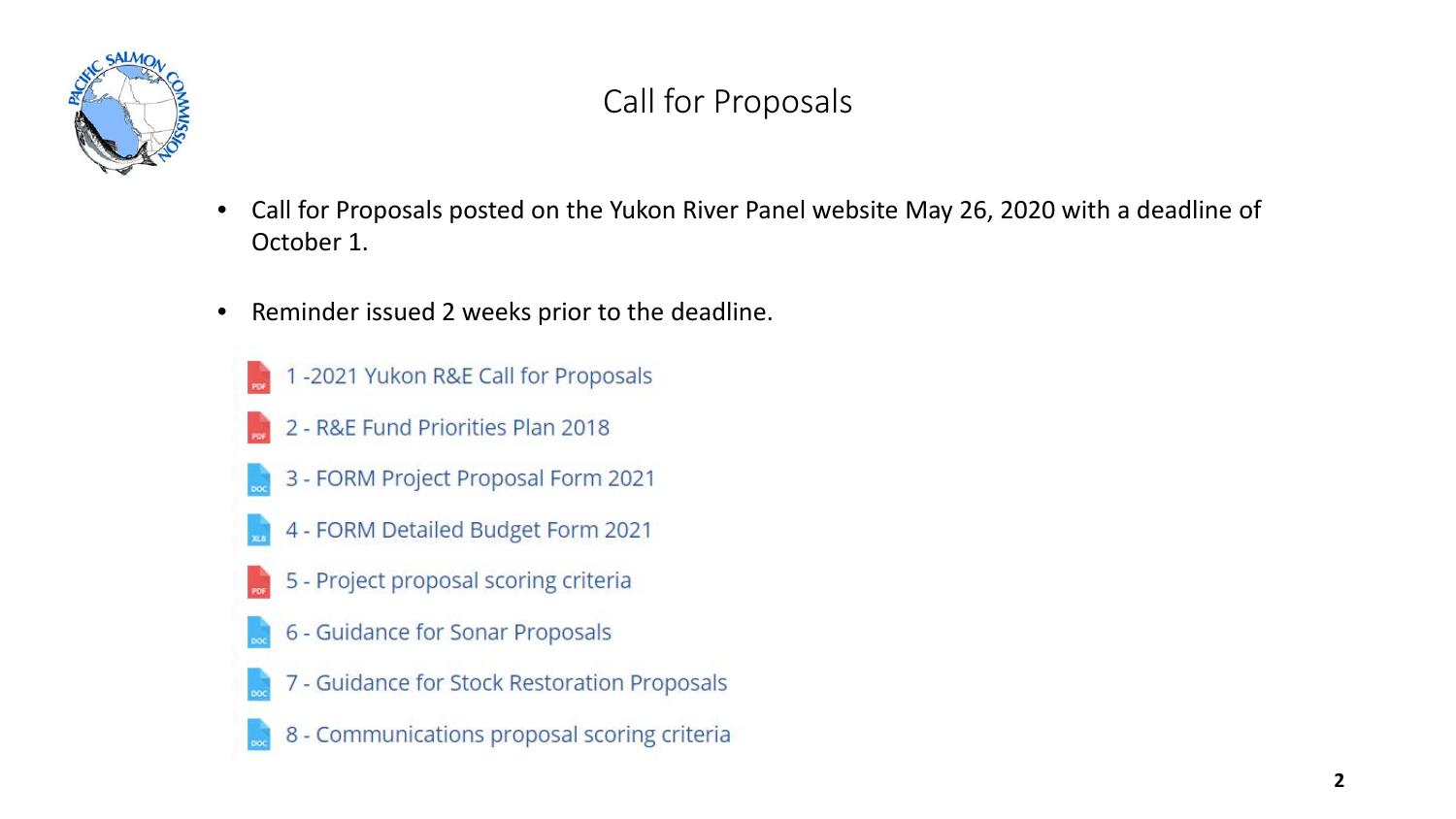

# Near-Term priorities remain consistent with previous Call

#### Restoration

- 1) Identify depleted stocks or limits to production (e.g. based on information about historic levels, traditional ecological knowledge, conservation concerns, or habitat "bottle-necks") and identify candidates for stock restoration.
- 2) Assess the feasibility of and prepare a plan for restoring depleted stocks.
- 3) Restore depleted stocks (This refers only to candidate stocks for restoration for which a "restoration plan" has been developed).

### Stewardship

4) Involve and educate users and non-users in communities to increase their desire to maintain and protect salmon stocks and habitat.

"In addition, priority consideration will be provided for 2021 project proposals that demonstrate local community involvement or local partnerships (in particular First Nations)"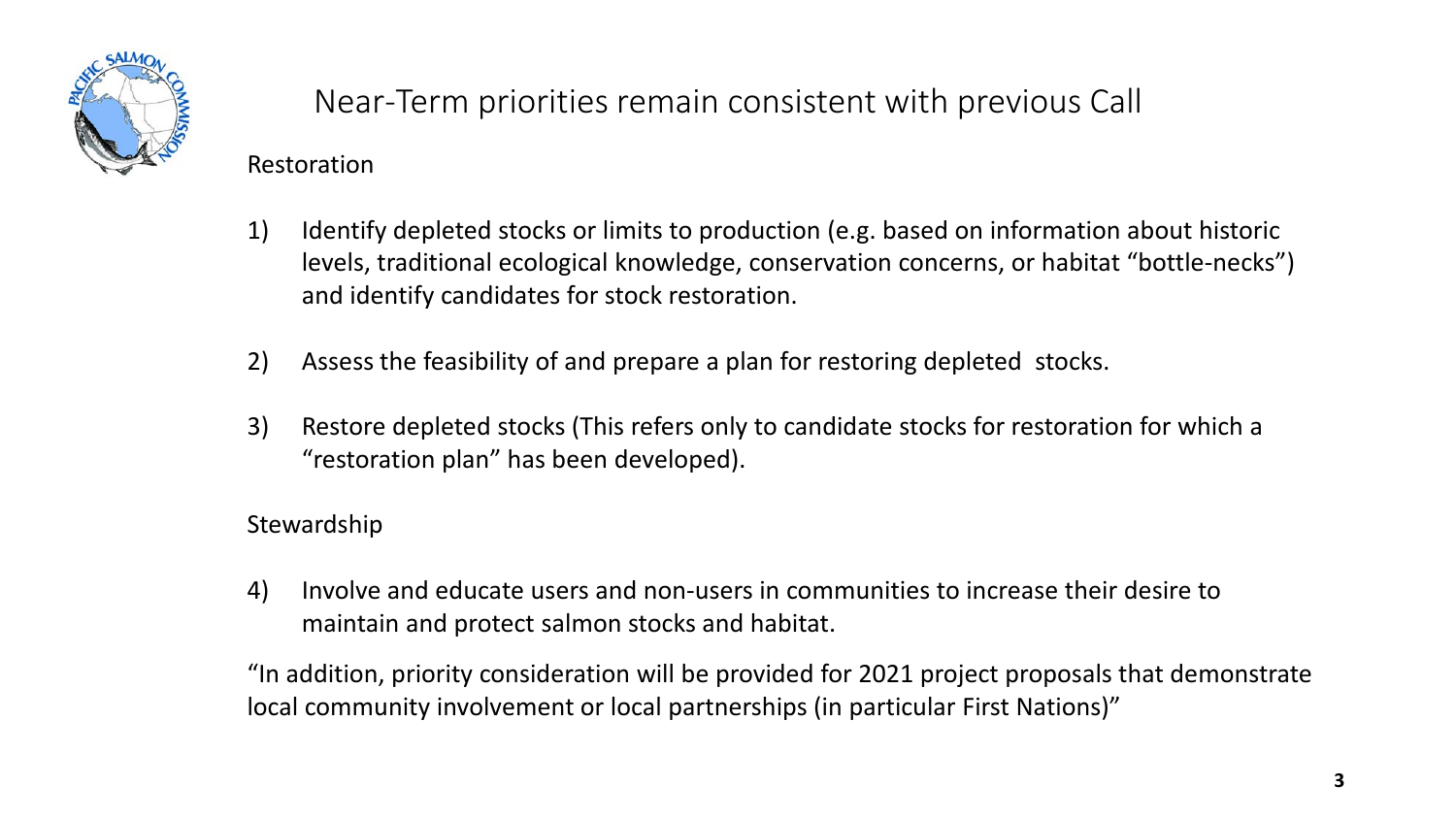

# Project proposals submitted for consideration (figures in \$ USD at 0.75 exchange rate)

| Conservation            | 12             | \$634,283)  |
|-------------------------|----------------|-------------|
| Restoration             | 8              | \$470,814   |
| Enhancement             | 0              |             |
| Stewardship             | 1              | \$30,000    |
| Communications          | $\overline{2}$ | \$120,390   |
| <b>Viable Fisheries</b> | 0              |             |
|                         | 23             | \$1,255,487 |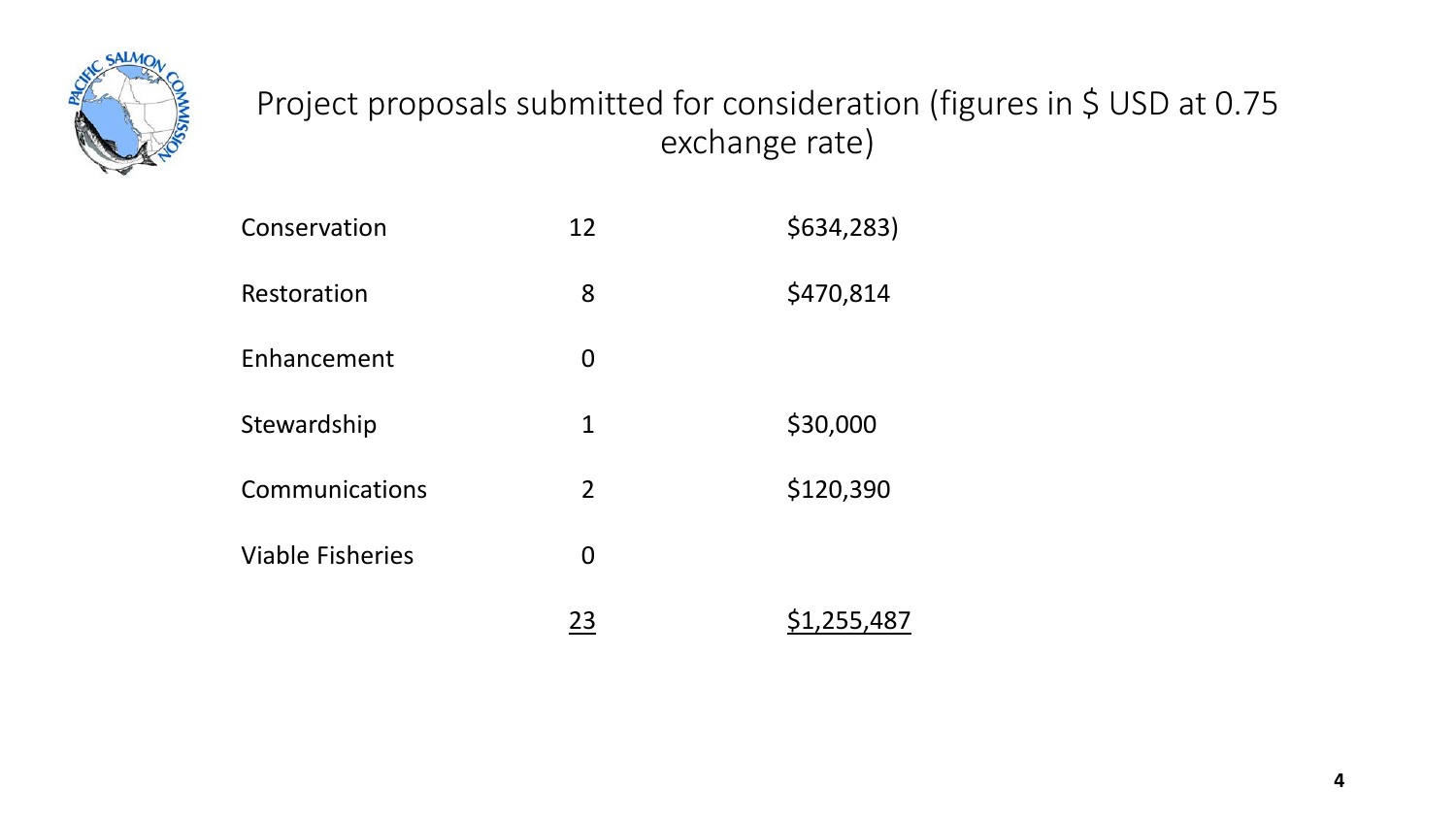

Project proposals submitted for consideration including the conditionally deferred projects which were advised not to re-apply in this round.

| Conservation            | 13             | \$681,221   |
|-------------------------|----------------|-------------|
| Restoration             | 9              | \$518,662   |
| Enhancement             | 0              |             |
| Stewardship             | $\overline{2}$ | \$54,193    |
| Communications          | 3              | \$125,865   |
| <b>Viable Fisheries</b> | $\mathbf 1$    | \$24,641    |
|                         | 28             | \$1,404,581 |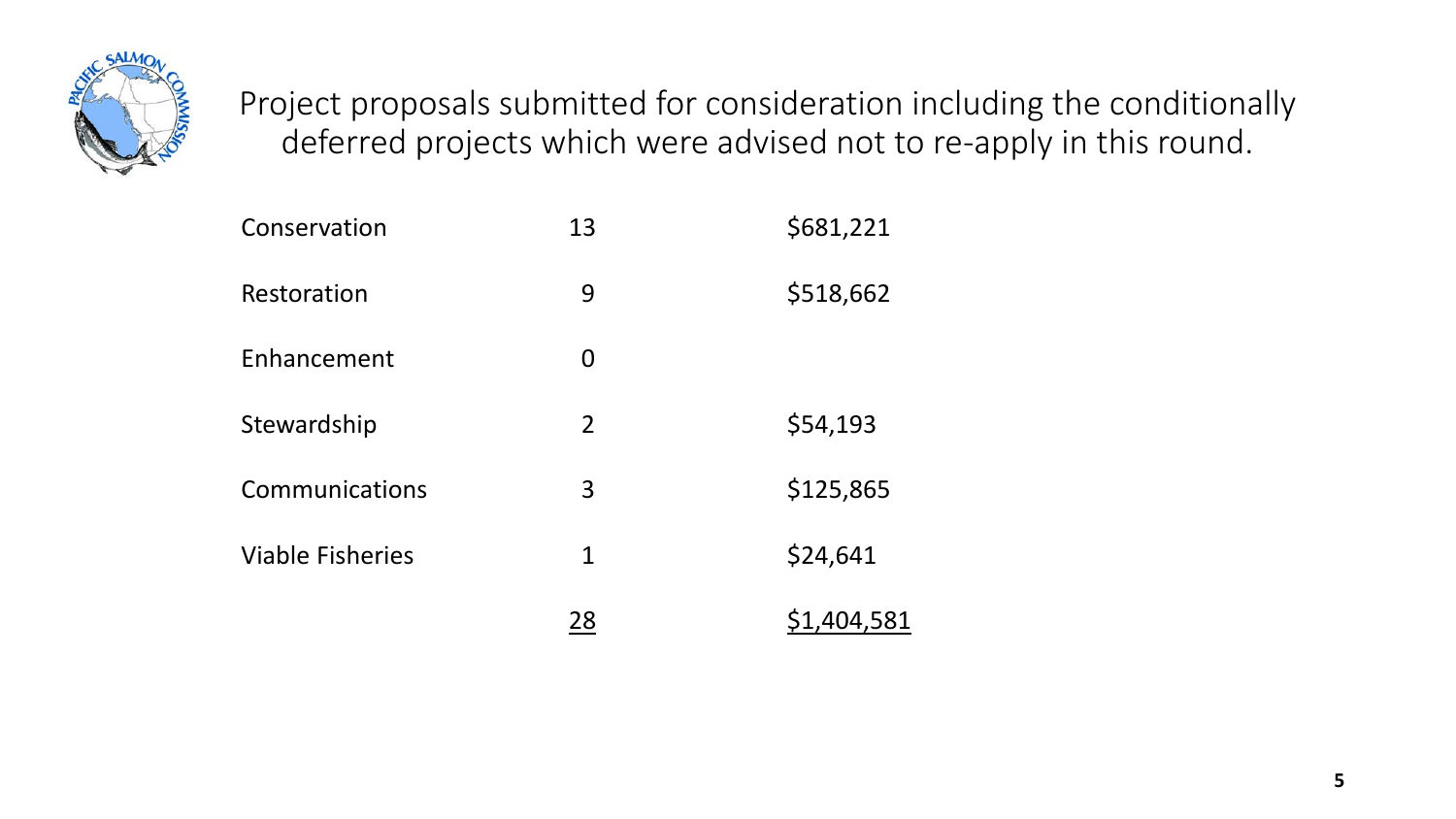

# Total requests 2015 - 2021

| 2021 | 28 | \$1,404,581 |
|------|----|-------------|
| 2020 | 35 | \$1,716,143 |
| 2019 | 36 | \$2,130,690 |
| 2018 | 32 | \$1,610,521 |
| 2017 | 49 | \$2,311,679 |
| 2016 | 43 | \$2,317,089 |
| 2015 | 37 | \$1,568,678 |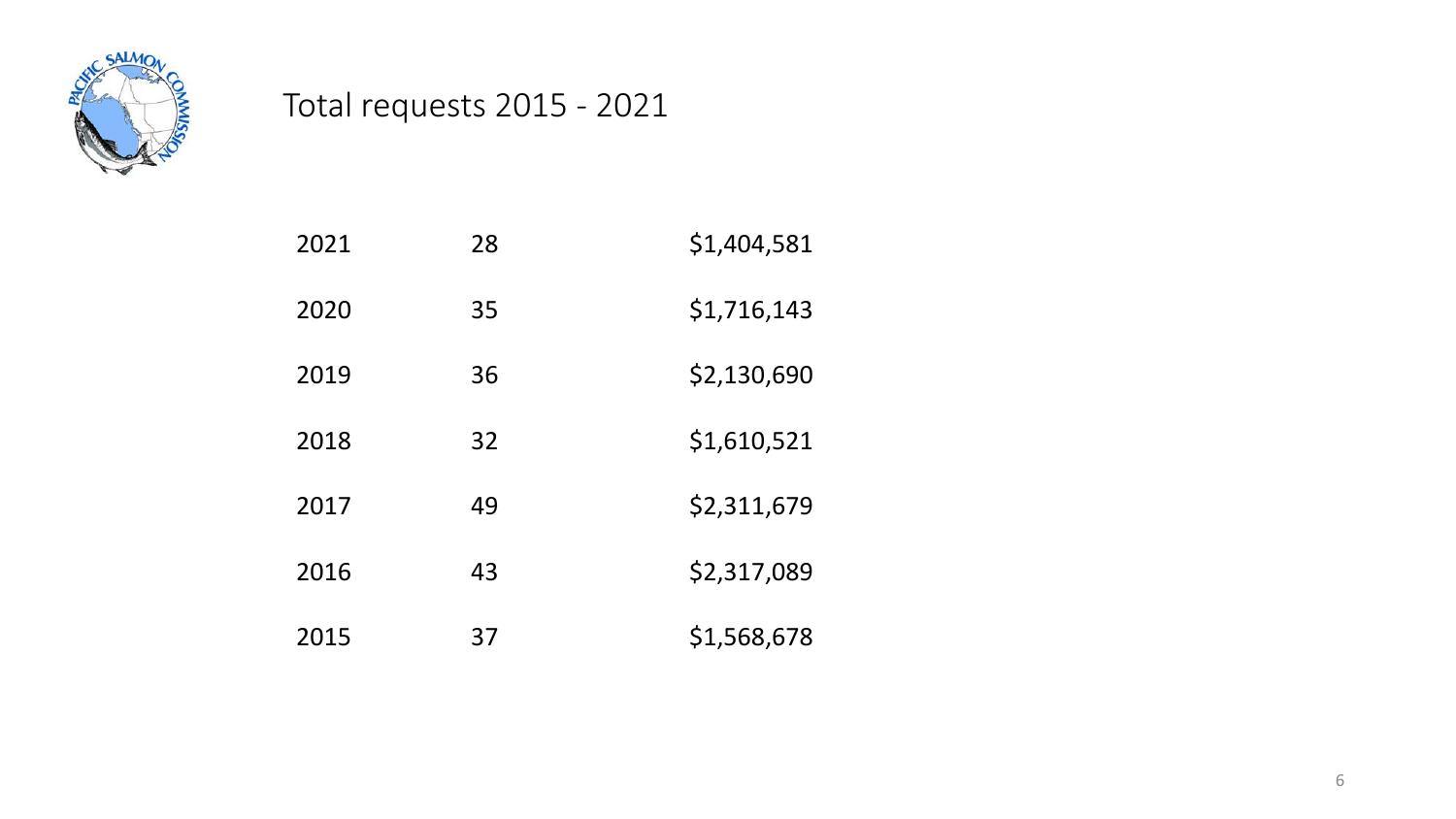

### Joint Technical Committee Review

- 1. Individual reviews adhered to scoring criteria defined through the 2019 Call for Proposals. Relevance and Significance / Technical Merit / Capacity to Deliver / Benefits / Cost Effectiveness.
- 2. Section meetings results in US and Canadian scores and proposed comments
- 3. Bilateral meeting outcome is a consensus JTC product of scores and comments
- Review completed and sent to PSC December 3, 2020.
- JTC has provided the Panel a list of ranked proposals based on consensus technical scores.
- JTC did not identify any requests for additional information, clarification, or requests for project modifications, although they did provide comments / observations on specific project proposals.
- JTC also provided several thematic comments for Panel consideration.